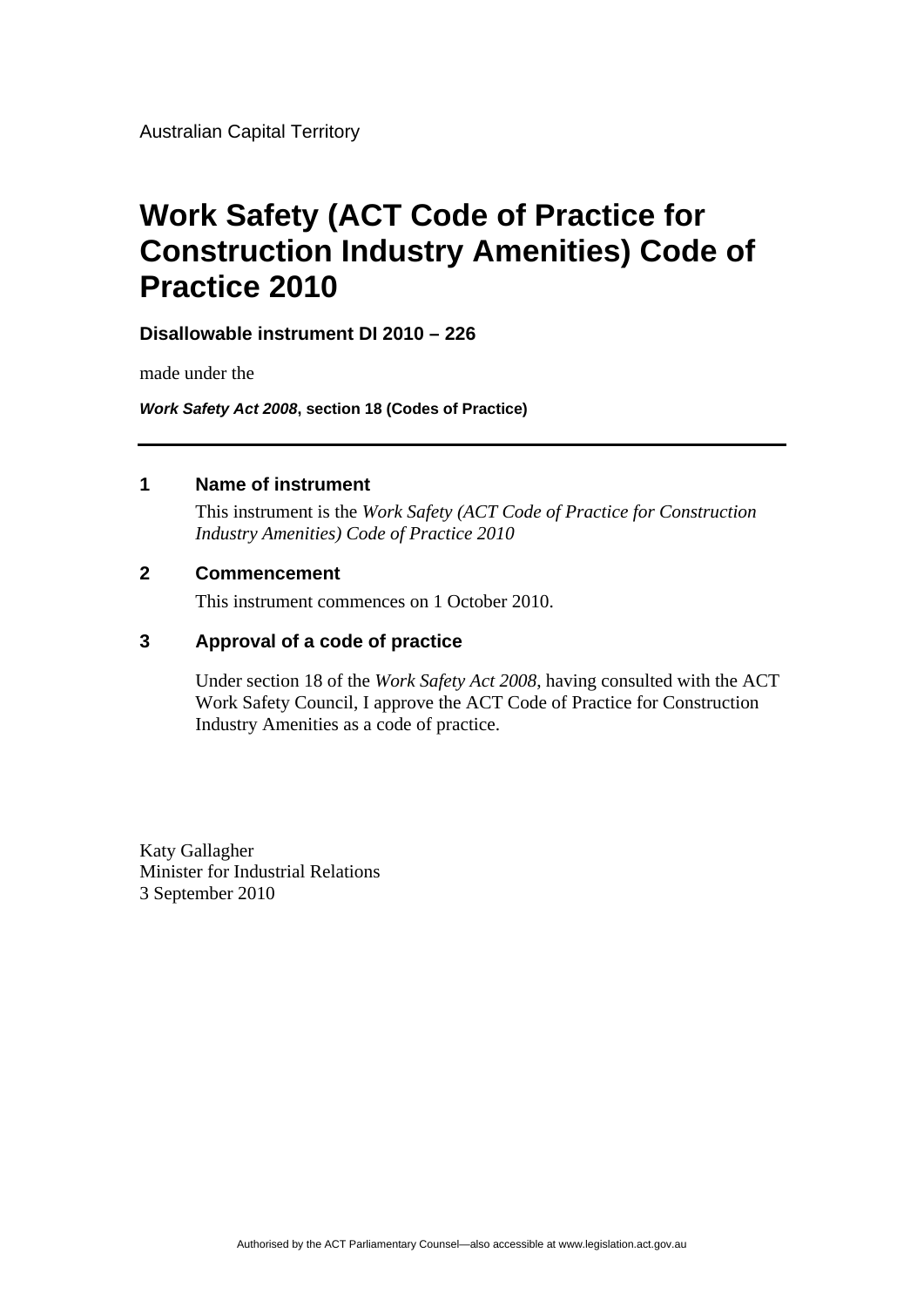

**OFFICE OF REGULATORY SERVICES** DEPARTMENT OF JUSTICE & COMMUNITY SAFETY

# CONSTRUCTION INDUSTRIES AMENITIES

CODE OF PRACTICE

OCTOBER 2010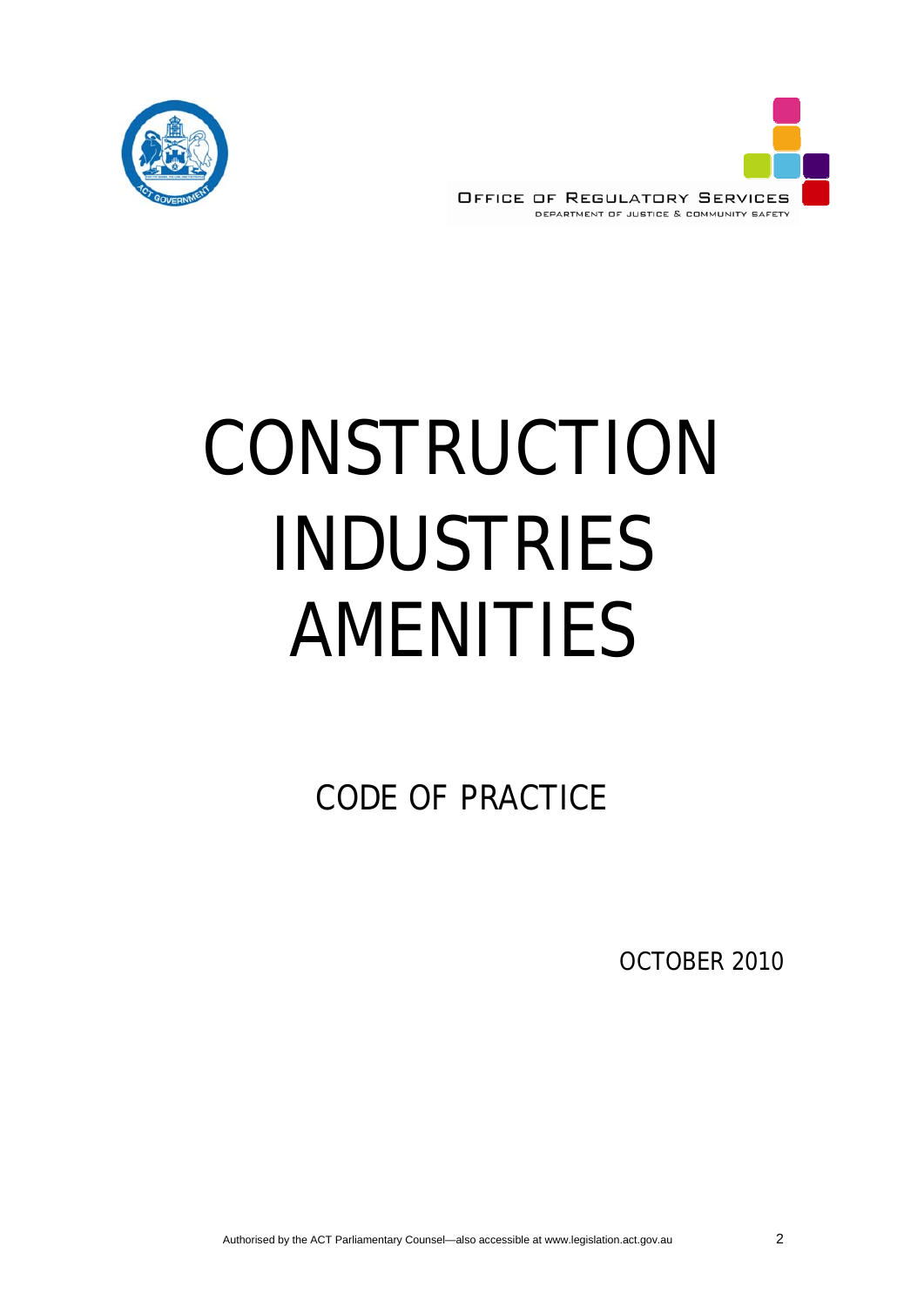## Contents

| 7.7 Facilities for the safe keeping of tools and personal belongings 14 |  |
|-------------------------------------------------------------------------|--|
|                                                                         |  |
|                                                                         |  |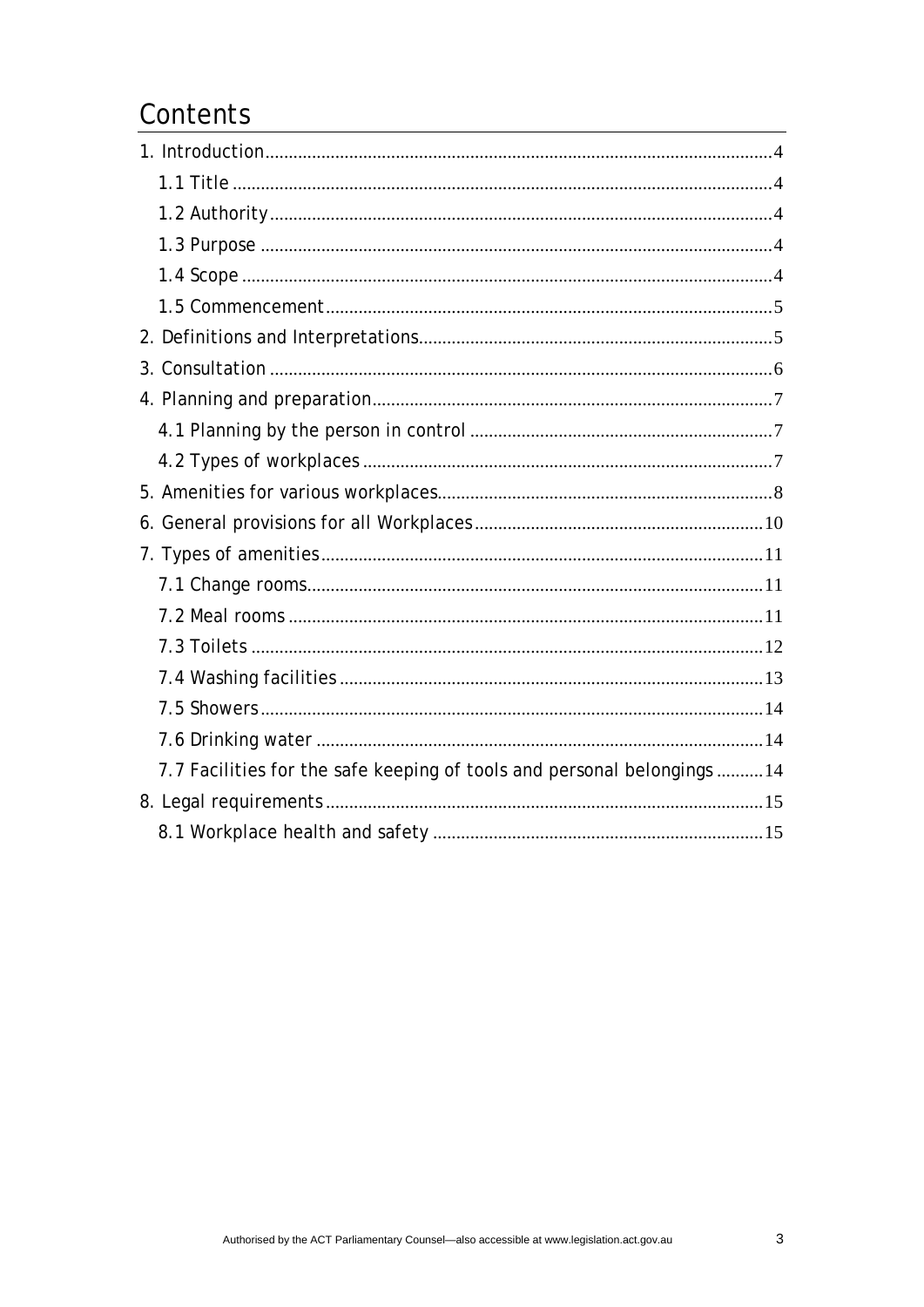# <span id="page-3-0"></span>**1. Introduction**

## **1.1 Title**

This is the Construction Industry Amenities Code of Practice.

## **1.2 Authority**

This edition is approved as a code of practice, in accordance with section 18 of the *Work Safety Act 2008*, by the Minister for Industrial Relations, as the Minister responsible for the Act, on the recommendation of the ACT Work Safety Council.

#### **1.3 Purpose**

This code of practice sets out practical guidelines on achieving the standard of workplace safety required by the *Work Safety Act 2008* (Work Safety Act) with specific reference to the provision of a minimum standard of amenities for persons engaged in all construction work.

An approved code of practice is designed to be used in conjunction with the Work Safety Act and Regulation, but does not have the same legal force. A person or corporation can not be prosecuted for failing to comply with a code of practice. The code should be followed unless there is an alternative course of action that achieves the same or better standard of workplace safety.

An Office of Regulatory Services (ORS), WorkSafe ACT inspector may cite a relevant approved code of practice in a direction, Improvement or Prohibition Notice, indicating the measures that should be taken to remedy a contravention or non-compliance with the Work Safety Act or its Regulation.

Any failure to comply with a requirement in an Improvement or Prohibition Notice is an offence.

#### **1.4 Scope**

This code of practice covers the provision of amenities for any person in a construction occupation who provides, or proposes to provide a construction service, or activities connected with construction services. Provisions are detailed regarding:

- General provisions
- Change rooms
- Meal rooms
- Toilets and sanitation
- Washing
- Showers
- Drinking water
- Safe keeping of tools and personal belongings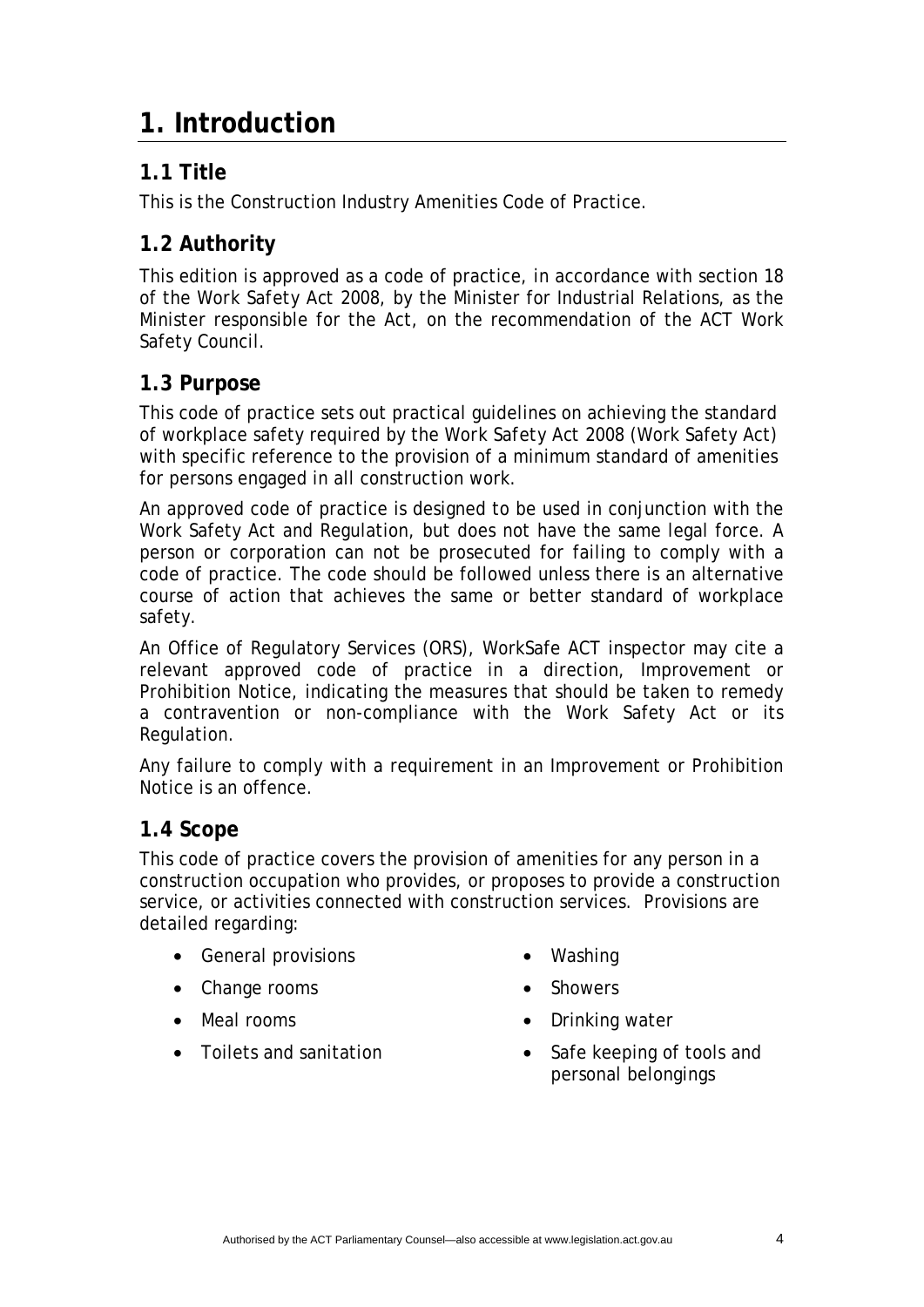### <span id="page-4-0"></span>**1.5 Commencement**

This code of practice commences on the day after notification in the ACT Government Gazette**.**

# **2. Definitions and Interpretations**

**"base"** means a place of work where workers normally start and finish their daily work, such as a depot, yard or compound, home or accommodation.

**"construction occupation"** means someone who provides services in any of the following occupations:

- a) asbestos assessor;
- b) asbestos removalist;
- c) builder;
- d) building surveyor;
- e) drainer; electrician;
- f) gasfitter;
- g) plumber;
- h) plumbing plan certifier; or
- i) works assessor.

**"construction service"** means the doing or supervision of work in a construction occupation.

**"construction work"** means any work carried out on or near a construction site in relation to the construction of a structure, including:

- a) demolishing or dismantling all or part of the structure and removing from the site anything resulting from the demolition or dismantling;
- b) assembling prefabricated elements to form the structure or disassembling the prefabricated elements that formed the structure;
- c) excavation, landscaping, preparatory work or site preparation carried out on the site; or
- d) work carried out under water, including on a buoy, an obstruction to navigation, a raft, shop or wreck; but

not including exploring for, or extracting, minerals or preparatory work in relation to the extraction carried out where exploration or extraction is carried out.

**"house"** means a building intended mainly for private residential use, or part of such building is less than three (3) storeys; or if part of a building – the part provides structural support, or is a structurally integral adjunct, to the building.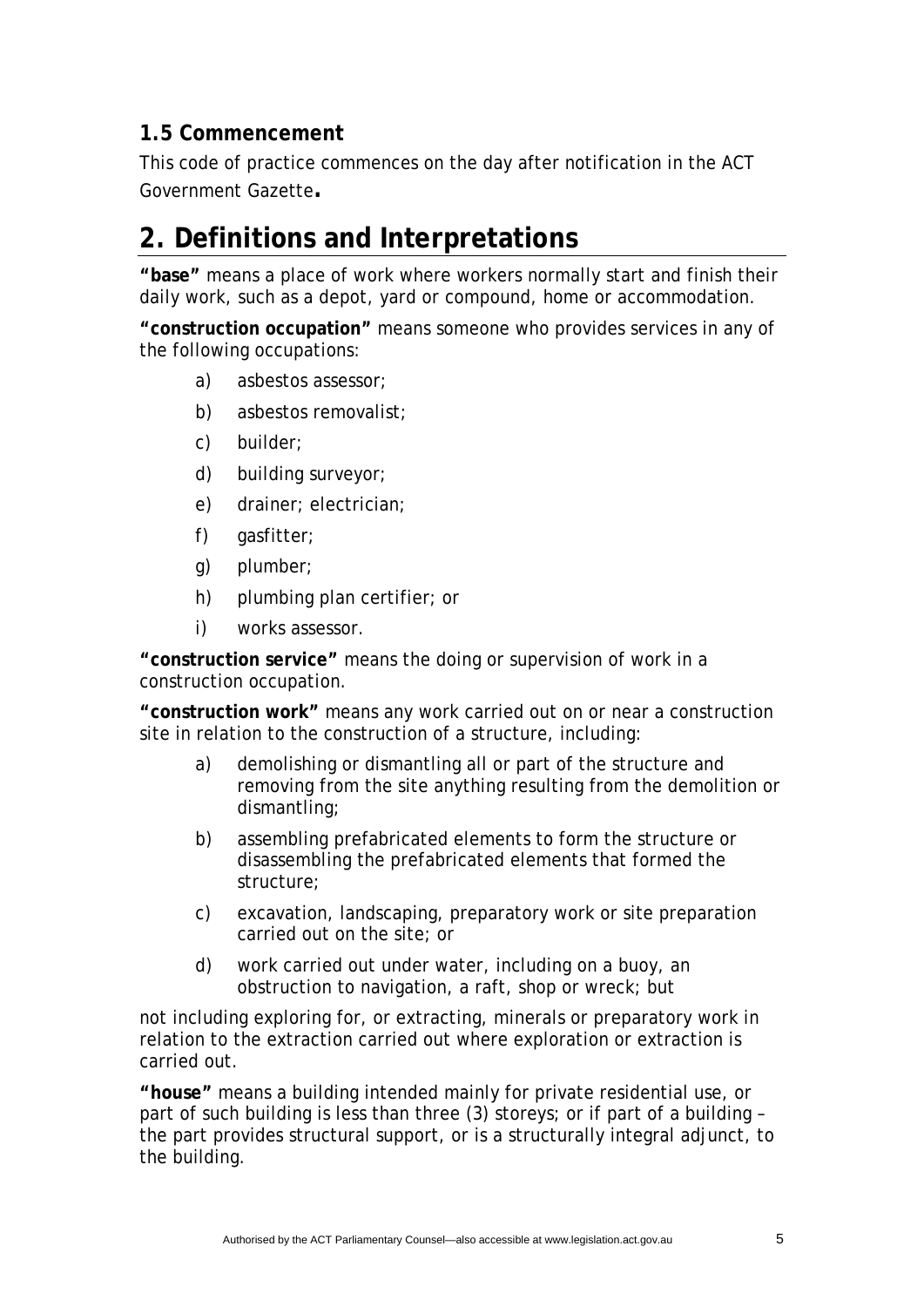<span id="page-5-0"></span>**"person in control"** means anyone who has control of the premises, plant or equipment, a system of work, design, import or manufacture; including anyone with authority to make decisions about the management of any of the above.

**"person conducting a business or undertaking"** means a person or entity that is conducting a business or undertaking. This includes, but is not limited, to employers, self-employed persons, municipal corporations, subcontractors and franchisors. A not-for-profit business or activity conducted by local, state or territory government may be a business or undertaking.

**"worker"** means an individual who carries out work in relation to a business or undertaking, whether for reward or otherwise, under an arrangement with the person conducting the business or undertaking.

**"workplace"** means a place where work is, has been, or is to be, carried out by or for someone conducting a business or undertaking.

## **3. Consultation**

#### **3.1 Establishing what is reasonably practicable**

The persons in control, persons conducting a business or undertaking, workers and their representatives should consult with each other when observing the recommendations of the code. The consultation process should be used to determine what is reasonably practicable.

The Act indicates that in determining what are *reasonably practicable steps* to eliminate or minimise a risk, consideration must be given to:

- the seriousness of the risk
- the availability and suitability of ways to eliminate or minimise the risk
- what the duty holder knows, or ought reasonably to know, about the hazard giving rise to the risk, the risk itself, and ways of eliminating or minimising the risk
- the cost of eliminating or minimising the risk

The provision of workplace amenities that are reasonable or reasonably practicable (referred to in the table in section 5) should at least take into consideration the following:

- the type/nature of the workplace
- the location of the workplace
- the nature of the work done
- number of workers on a site and their characteristics; including gender, age and special needs
- the size of the workplace
- the distance from the workplace to the nearest available and appropriate amenities
- the time required to access the amenities
- the availability of power and services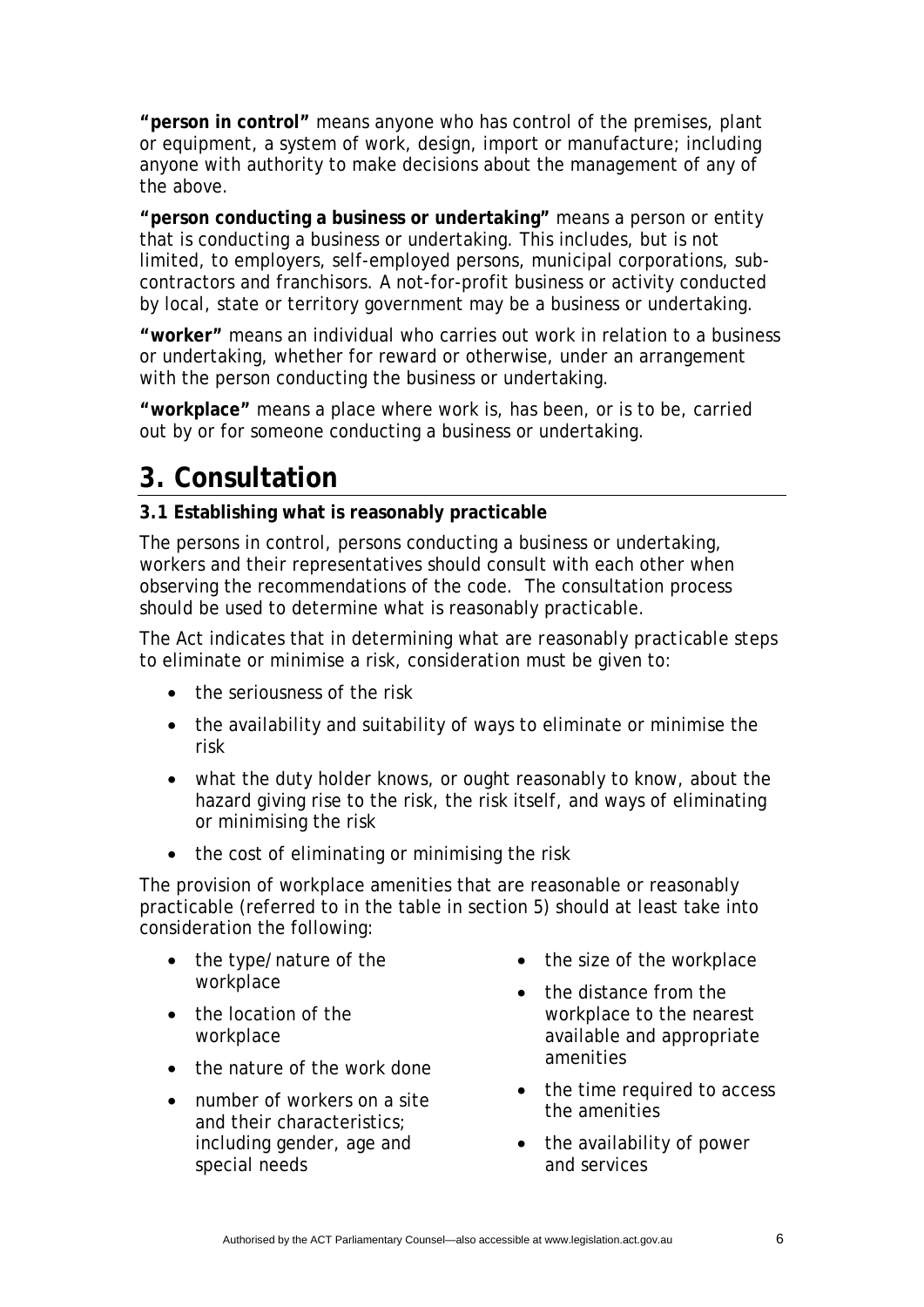# <span id="page-6-0"></span>**4. Planning and preparation**

## **4.1 Planning by the person in control**

The person in control of premises (such as a workplace) has a statutory duty under the Act to ensure work safety in relation to the premises by managing risk; which is performed by identifying and eliminating any risk, and informing anyone who has a safety duty in relation to the risk.

In practice, the person in control must provide and maintain a workplace that is safe and without risks to the health of workers and any other person present at the workplace or affected by the work in relation to those matters over which he or she has control.

To fulfil these obligations the person in control of premises where construction work will be performed should plan for the provision of amenities. The level of amenities required will depend on the type of workplace.

## **4.2 Types of workplaces**

For the purposes of this code, workplaces are divided into four types. The provision of amenities for each type of workplace is outlined in section 5 - Amenities for various workplaces.

#### • **Type 1 Major construction**

This is usually a fixed location where there are more than 10 people or the duration of work is more than two consecutive weeks. For example, commercial building, engineering construction or multiple residential construction. For housing construction, see Type 4.

#### • **Type 2 Minor construction**

This is usually a fixed location where there are less than 10 people or the duration of work is less than two consecutive weeks. For example, minor building, road construction or maintenance.

#### • **Type 3 Building alterations (with access to amenities)**

This is usually a fixed location with reasonable access to existing building amenities. For example, fit-outs, alterations and extensions.

#### • **Type 4:**

#### **A. Workers working away from base**

This is a workplace for workers who start and finish work at a base. For example, council, road or rail workers, or workers who receive daily work by telecommunication (as in road maintenance or other public utility work in remote areas).

#### **B. House construction**

A workplace where workers carry out construction of, or alterations to a house (see definition of house).

#### **C. Tunnel construction**

Tunnel construction work with established Type 1 amenities on main site.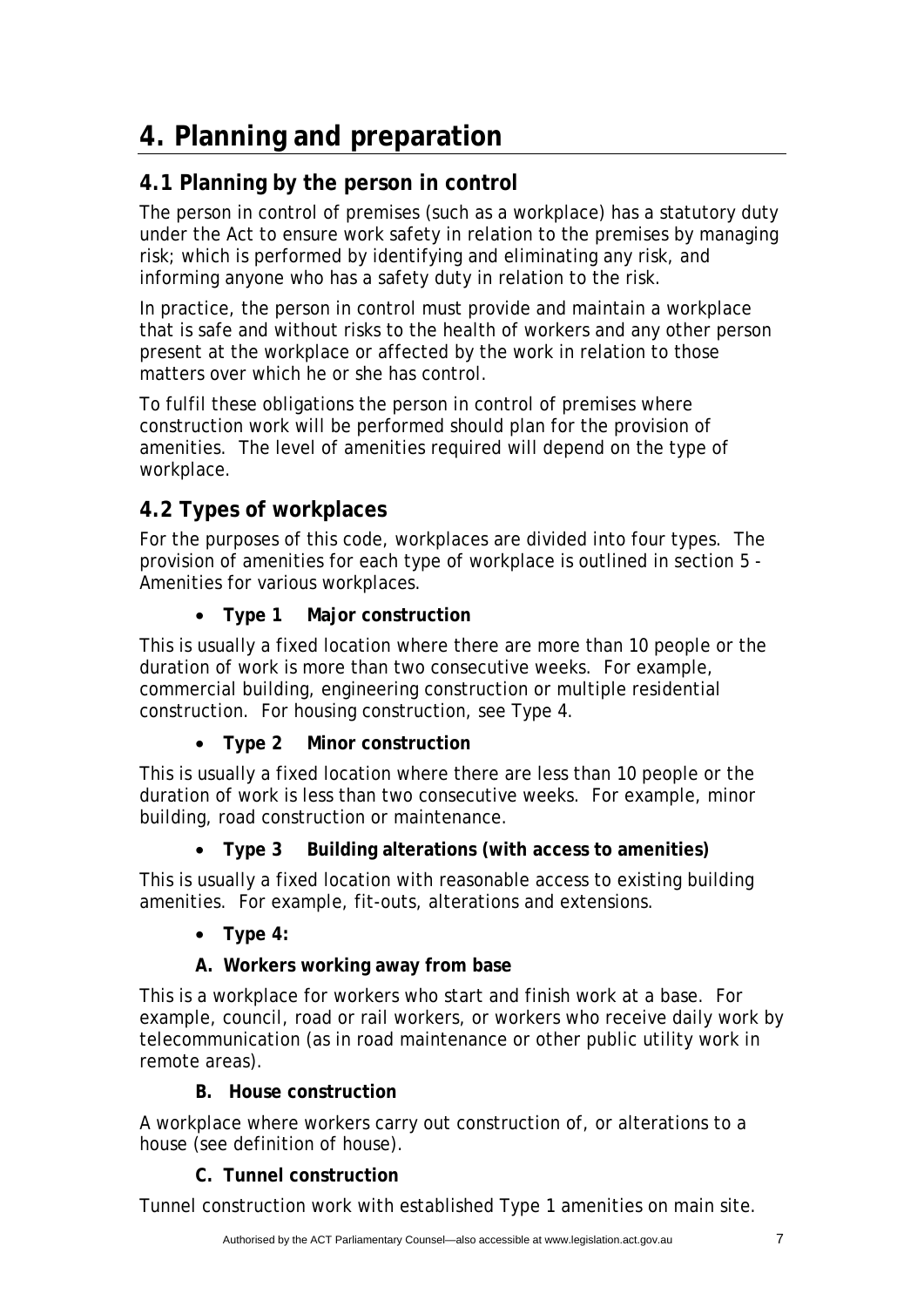## **5. Amenities for various workplaces**

The following table summarises the amenities required for each type of workplace. See sections seven and eight for more details and indicated by the table.

<span id="page-7-0"></span>

| Type of<br>Workplace                   | Change rooms                                                                                                          | Meal rooms                                                                                                                                                                     | <b>Toilets</b>                                                                                                 | Washing/<br>showers                                                                                                                                                                      | <b>Drinking</b><br>water | <b>Tools/ Personal</b><br>belongings                                                      |
|----------------------------------------|-----------------------------------------------------------------------------------------------------------------------|--------------------------------------------------------------------------------------------------------------------------------------------------------------------------------|----------------------------------------------------------------------------------------------------------------|------------------------------------------------------------------------------------------------------------------------------------------------------------------------------------------|--------------------------|-------------------------------------------------------------------------------------------|
| Type 1<br>Major<br>construction        | Provide as in 7.1.                                                                                                    | Provide as in 7.2.                                                                                                                                                             | Provide as in 7.3.                                                                                             | Provide as in 7.4<br>and 7.5.                                                                                                                                                            | Provide as in<br>7.6.    | Provide as in<br>7.7.                                                                     |
| Type 2<br><b>Minor</b><br>construction | Provide change<br>rooms if required<br>by the type of<br>work or as<br>determined to be<br>reasonably<br>practicable. | Provide<br>reasonable access<br>to a meal facility<br>if no existing<br>dining facilities<br>are close by.<br>Alternatively<br>provide mobile<br>amenities, e.g. a<br>caravan. | Provide access to<br>at least one<br>sewered, septic<br>or portable<br>chemical toilet as<br>specified in 7.3. | Provide access to<br>hand washing and<br>shower facilities<br>if work requires<br>showering.<br>Alternatively<br>provide mobile<br>amenities, e.g. a<br>caravan with<br>these amenities. | Provide as in<br>7.6.    | Provide<br>lockable chests<br>for the security<br>of personal<br>belongings and<br>tools. |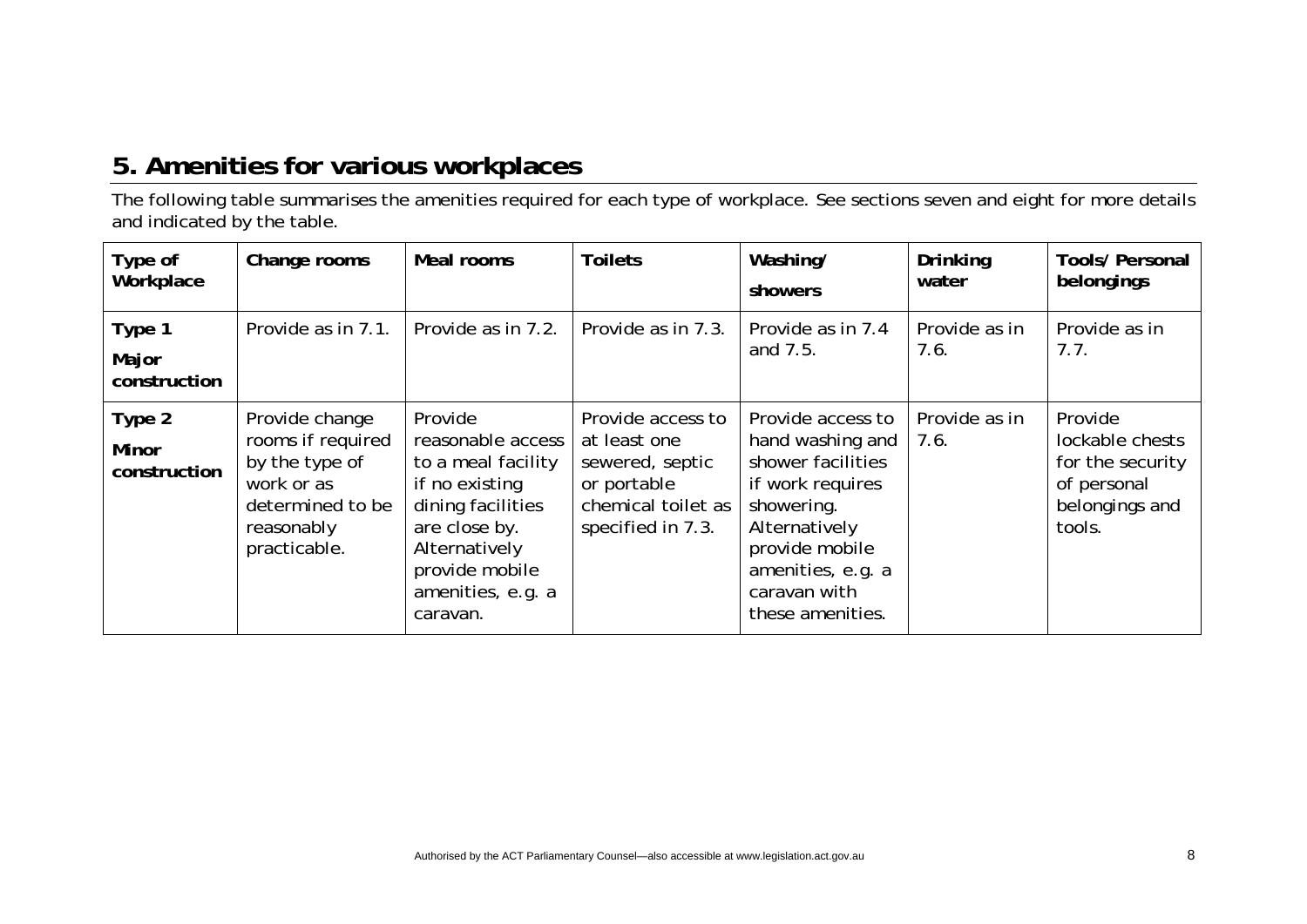| Type of<br>Workplace                                                        | Change rooms                                                                                                                                                                        | Meal rooms                                                                                                                                                                          | <b>Toilets</b>                                                                                                                                                                      | Washing/<br>showers                                                                                                                                                                 | Drinking<br>water     | <b>Tools/ Personal</b><br>belongings                                                              |
|-----------------------------------------------------------------------------|-------------------------------------------------------------------------------------------------------------------------------------------------------------------------------------|-------------------------------------------------------------------------------------------------------------------------------------------------------------------------------------|-------------------------------------------------------------------------------------------------------------------------------------------------------------------------------------|-------------------------------------------------------------------------------------------------------------------------------------------------------------------------------------|-----------------------|---------------------------------------------------------------------------------------------------|
| Type 3<br><b>Building</b><br>alterations                                    | Provide access to<br>existing facilities.<br>If not available or<br>adequate, type 1<br>or type 2<br>workplace<br>provisions apply,<br>depending on the<br>size of<br>construction. | Provide access to<br>existing facilities.<br>If not available or<br>adequate, type 1<br>or type 2<br>workplace<br>provisions apply,<br>depending on the<br>size of<br>construction. | Provide access to<br>existing facilities.<br>If not available or<br>adequate, type 1<br>or type 2<br>workplace<br>provisions apply,<br>depending on the<br>size of<br>construction. | Provide access to<br>existing facilities.<br>If not available or<br>adequate, type 1<br>or type 2<br>workplace<br>provisions apply,<br>depending on the<br>size of<br>construction. | Provide as in<br>7.6. | Type 1 or type 2<br>workplace<br>provisions apply<br>depending on<br>size on the<br>construction. |
| Type 4<br>Working<br>away from<br>base; house;<br>or tunnel<br>construction | Ensure facilities<br>at the base.<br>Alternatively<br>provide<br>reasonable access<br>to change rooms.<br>Mobile amenities,<br>e.g. a caravan,<br>may be provided.                  | Provide<br>reasonable access<br>to a meal facility.<br>Alternatively,<br>provide mobile<br>amenities, e.g. a<br>caravan.                                                            | Provide access to<br>toilet $(s)$ , or<br>provide access to<br>potable toilet(s)<br>as specified in<br>7.3.                                                                         | <b>Ensure facilities</b><br>are provided at<br>the base.<br>Provide or<br>arrange access to<br>hand washing<br>facilities.                                                          | Provide as in<br>7.6. | Provide<br>lockable chests<br>for the security<br>of personal<br>belongings and<br>tools.         |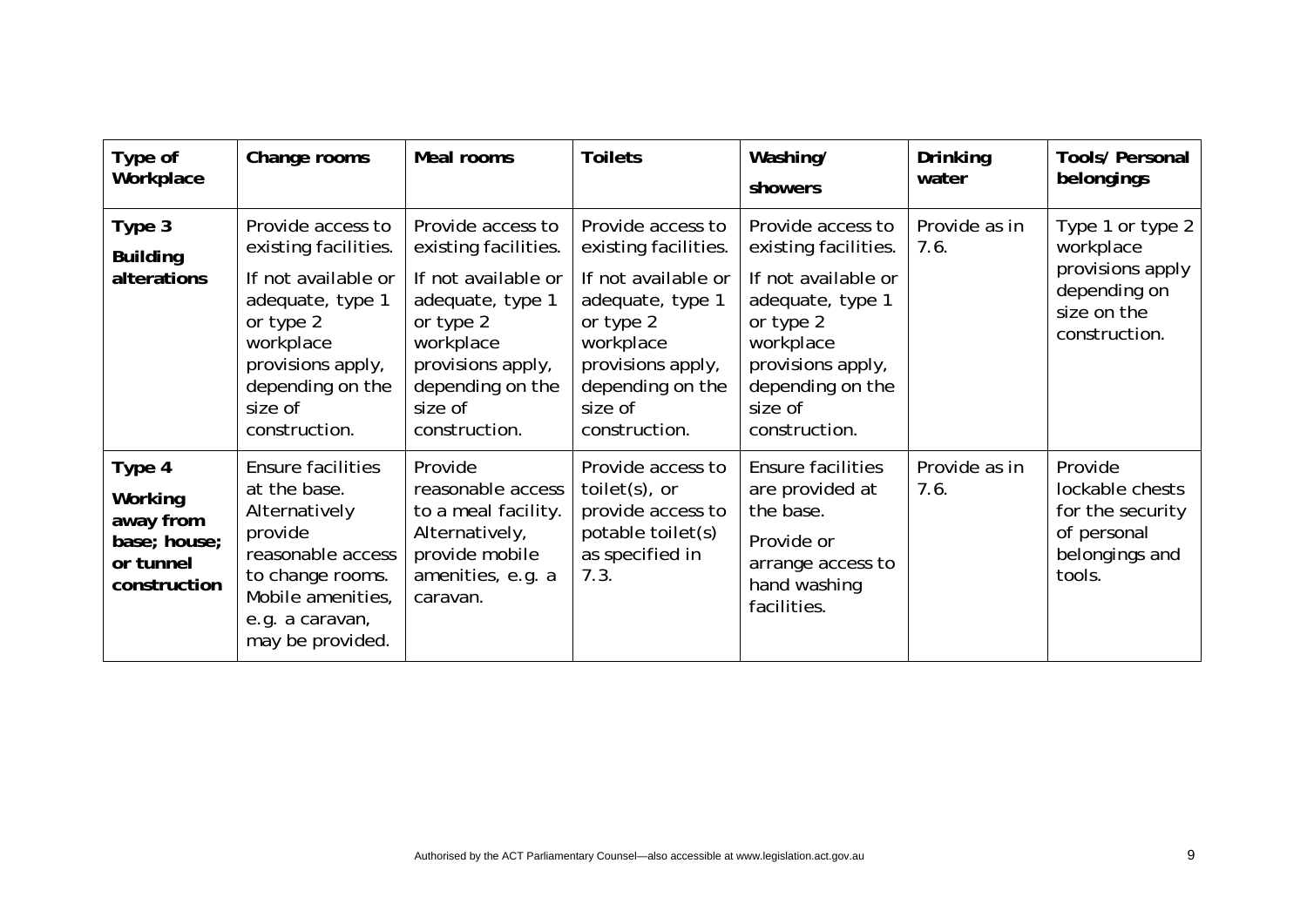# <span id="page-9-0"></span>**6. General provisions for all Workplaces**

At the planning stage of each construction project, regardless of the type of construction, the person in control for amenities on site should plan for the following:

- 1. The provision of the type of amenities required as determined by the type of workplace (see 5 – Amenities for various workplaces).
- 2. The safe and convenient location of amenities required.
- 3. Where they are required, amenities should:
	- a. be of sound construction and weather-proof;
	- b. have adequate ventilation, heating, cooling and lighting;
	- c. be protected against insects; and
	- d. be appropriately insulated against weather conditions.
- 4. All amenities should be kept clean and sanitary. Surfaces should be of an impervious nature and finished to allow for regular and easy cleaning.
- 5. Waste water from amenities should be adequately discharged to ensure hygiene and safety.
- 6. An adequate supply of cleaning equipment and accessories, such as soap, hand drying facility, toilet paper, cleaning agents, mops, and brooms.
- 7. All amenity areas should be positioned or constructed to prevent external flooding and allow safe access for disables people, if required.
- 8. Access to all amenities, and facilities within, should be kept clear at all times.
- 9. Amenities should not be used for the storage of any building materials or equipment, with the exception of workers' personal work tools and protective equipment.
- 10. All power supplied to amenities should comply with the relevant supply authority rules and be consistent with relevant standards and practices. For guidance, see the NSW WorkCover Electrical practices for construction work - Code of Practice; or *AS 3012:2003 – Electrical installations – Construction and Demolition Sites*.
- 11. Adequate lighting (natural or artificial) should be provided for safe access to amenities.
- 12. Where change rooms and meal rooms are provided, they should be separate or separated by an internal wall.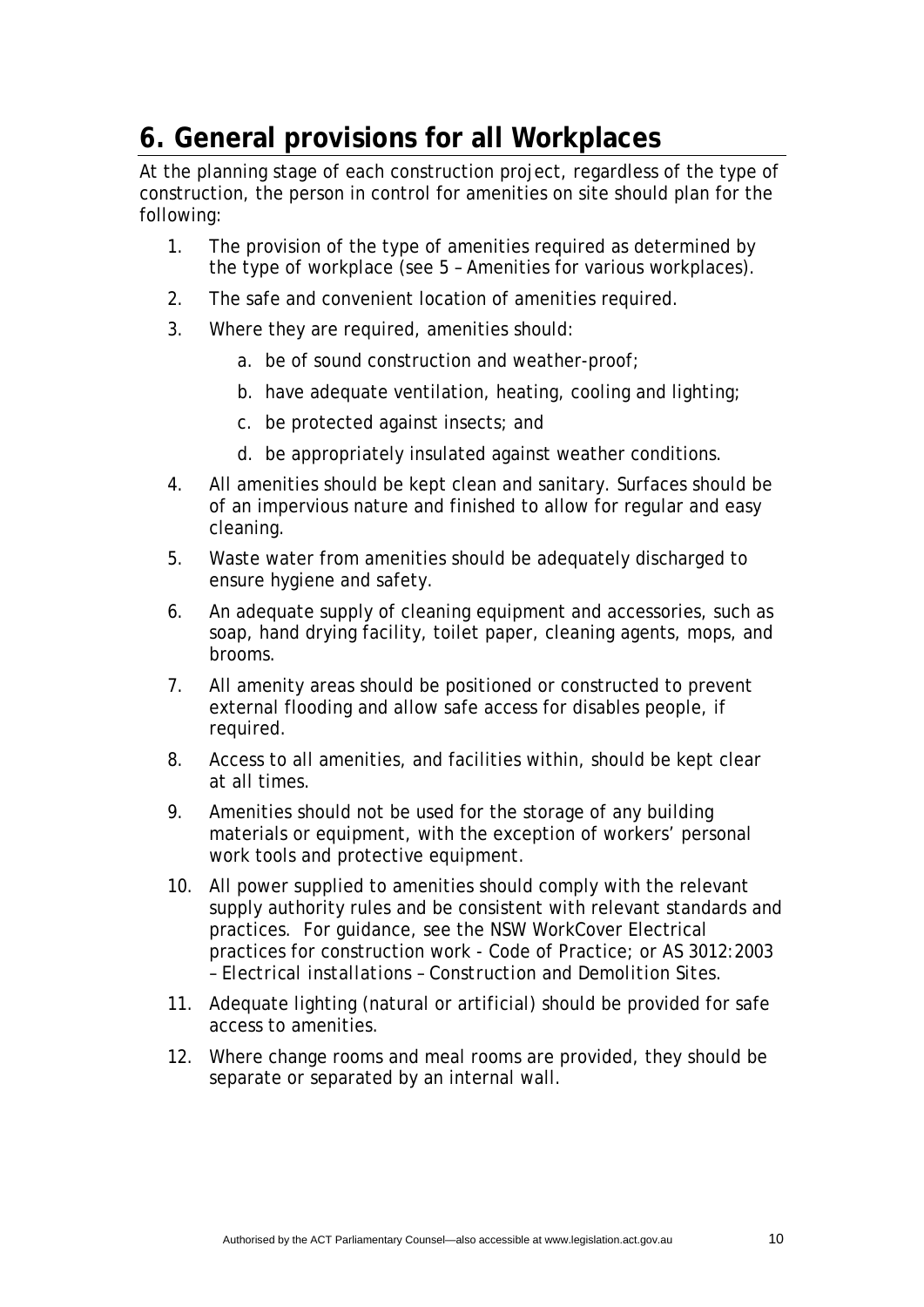# <span id="page-10-0"></span>**7. Types of amenities**

Refer to section 5 - Amenities for various workplaces, to determine what amenities should be provided for the workplace type. All amenities covered in this section should be provided for type 1 workplaces.

The provision of amenities listed in this section is subject to the availability of power and services. If the connection to power and services is not reasonably practicable, alternative arrangements should be negotiated between the person in control of the premises, workers and/or their representatives.

#### **7.1 Change rooms**

- 1. Change rooms should be provided if the type of work, location of work or the workers require clothes to be changed.
- 2. Change rooms should be for the exclusive use of workers.
- 3. Change room area should have a minimum floor area of 0.5m² for each person changing clothes at any one time. The floor area includes bench seating, but excludes floor occupied by furniture, fittings, fixed storage space, or any other permanently fixed items.
- 4. Suitable bench seating in all change rooms to be at least 400mm wide and 460mm in length for each person using the room at any one time.
- 5. Adequate numbers of secure hooks should be provided for hanging clothes and be spaced at least 460mm apart. Where appropriate to the type of work being performed, additional hooks for hanging up personal work tools should be provided.
- 6. Clothes drying facilities should be provided where appropriate to the type of work being performed.
- 7. Change rooms with suitable enclosures or compartments for privacy should be provided where both males and females are employed at the site.

#### **7.2 Meal rooms**

- 1. Adequate numbers of suitable tables and seating should be provided for eating meals.
- 2. Tables of sturdy construction should be provided and of a length calculated at 560mm for each person using the facility at any one time.
- 3. Seating should be either chairs or benches 400mm wide x 560mm long for each person.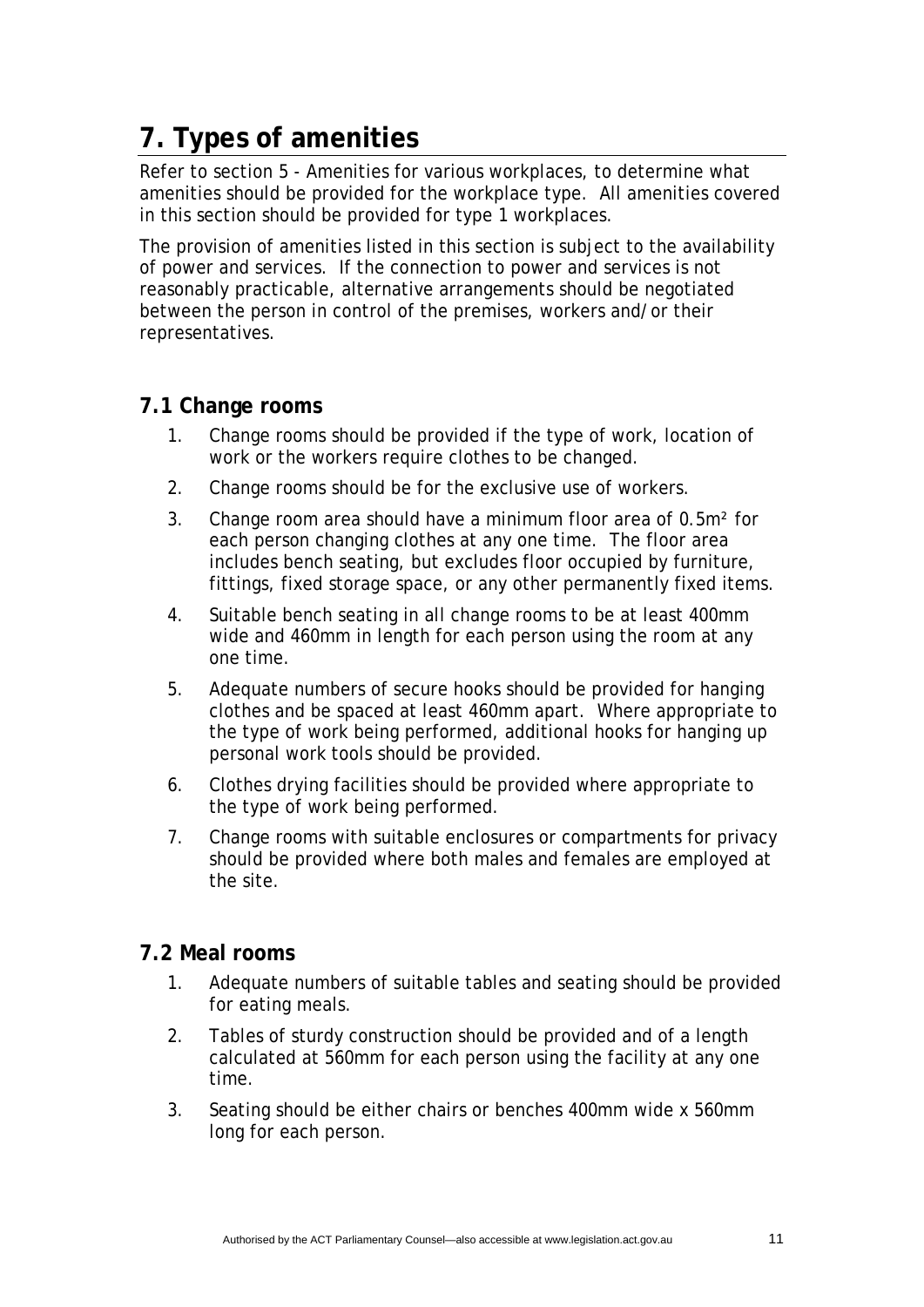- <span id="page-11-0"></span>4. The floor area provided should be at a rate of at least 1m² of floor space for each person using the room at any one time. This space includes space occupied by any tables and seating, but excludes fixtures and appliances.
- 5. Meal rooms should have adequate means of cooling or heating as appropriate to the conditions, such as:
	- Reverse-cycle air conditioning
	- Cooling fans
	- Flow through ventilation
	- Heaters
	- Other alternate methods
- 6. A refrigerator(s) of adequate size should be provided in each meal room to store perishable foods for all persons using the meal room.
- 7. An adequate supply of boiling water for hot drinks should be provided.
- 8. Food warming facilities of adequate size should be provided in each meal room. For example, pie warmer, microwave oven or convection oven.
- 9. A sink of adequate size, with a supply of clean water, should be provided in each meal room.
- 10. A suitable space or shelves for storage of workers' provisions should be provided, such as for utensils and food.
- 11. Garbage bins, with removable liners and secure lids should be provided. Bins should be emptied daily or more frequently if required.

#### **7.3 Toilets**

- 1. Toilets should be clearly marked where separate toilets are provided for males and females.
- 2. The number of toilets provided should be at a ratio of at least one for each 10 people or fraction of 10 people.
- 3. Toilets and urinals should be installed so as to provide adequate privacy.
- 4. Toilets should be connected to the sewer where practicable.
- 5. If connection to a sewer is not practicable, self-contained freshwater flushing or open closet portable toilets should be provided.
- 6. Toilets that are not connected to a sewer should be serviced at least once every two weeks for a toilet used by up to five people, or at least once every week for a toilet used by more than five people.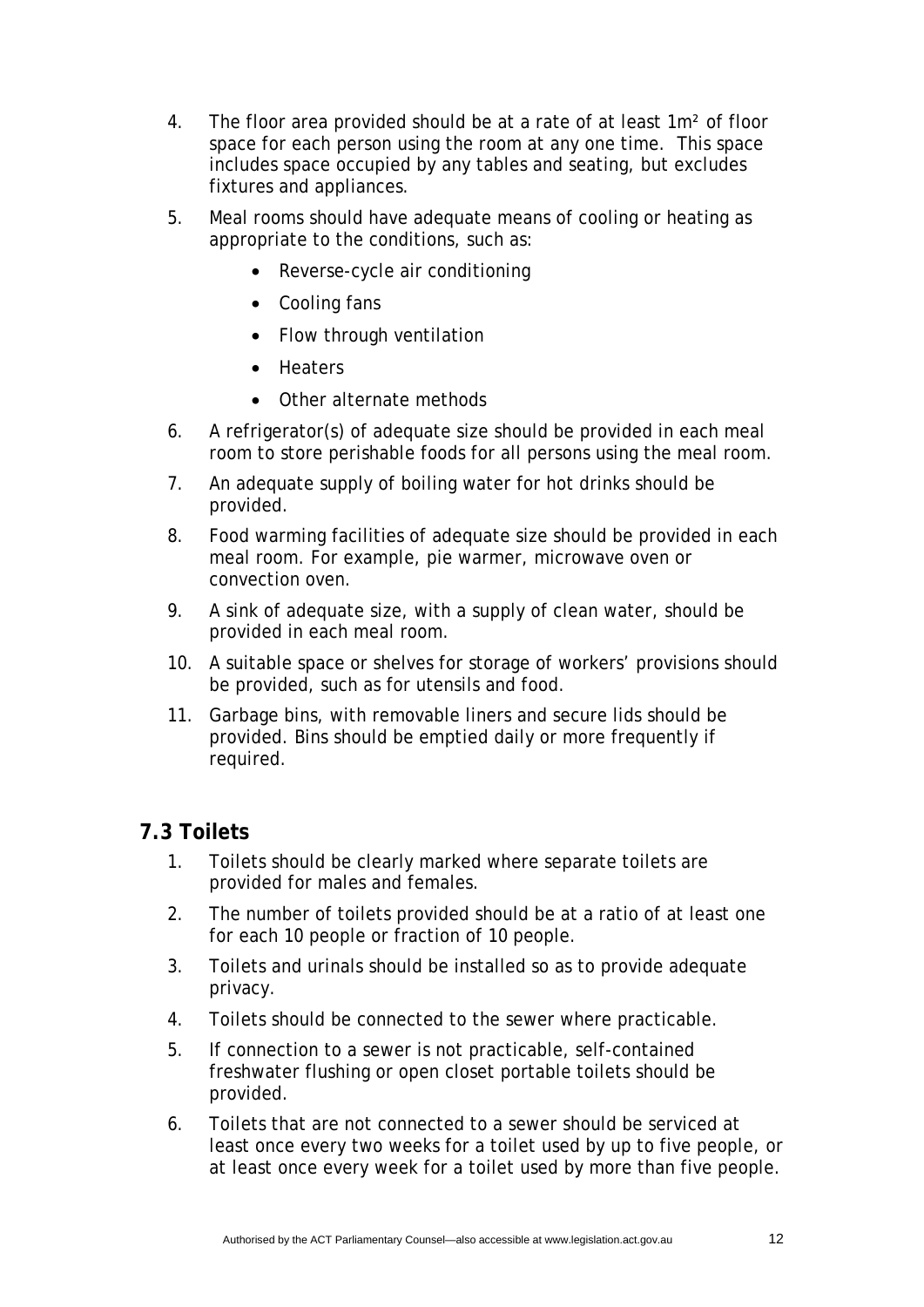- <span id="page-12-0"></span>7. Toilet facilities should be installed to prevent any odours reaching dining facilities.
- 8. Portable toilets should be installed to prevent them toppling over.
- 9. Toilets should be located as close as practicable to the workplace and/or amenities.
- 10. Adequate numbers of toilets on multi-level buildings should be provided throughout buildings so that no person has to walk up or down more than two floors to a toilet. In respect of this provision, a multi-level building is defined as any multi-level building with the exception of residential units under four floors in height.
- 11. Toilets should be soundly constructed single units, or separated by partitions of strong construction at least 1.5m in height, with internal measurements of at least 1400mm long x 850mm wide and 2200mm high. Each toilet should be weatherproof and provided with adequate natural/artificial lighting and ventilation.
- 12. The internal measurements for portable toilets should be at least 1.05m² in area and 1.9m high.
- 13. Each toilet should be fitted with hinged seat and lid and hinged door. The door should be capable of being fastened from the inside.
- 14. Each toilet should be well drained and have a floor constructed of, or covered with, durable waterproof material.
- 15. Sanitary disposal units for female use should be provided, where required, and serviced regularly.

#### **7.4 Washing facilities**

- 1. Undercover washing facilities within or adjacent to each toilet or urinal should be provided. These should be in addition to any provided within potable toilets.
- 2. Clean water and cleansing agents (and disinfecting where appropriate) should be provided for the purposes of washing.
- 3. Basins or wash trough points should be provided with water, and hot water where practicable, at the rate of at least one for each 10 people or fraction of 10 people.
- 4. Water taps over a trough should be at least 500mm apart.
- 5. Adequate number of mirrors should be provided at convenient points.
- 6. Garbage bins, with removable liners and secure lids should be provided. Bins should be emptied daily or more frequently if required.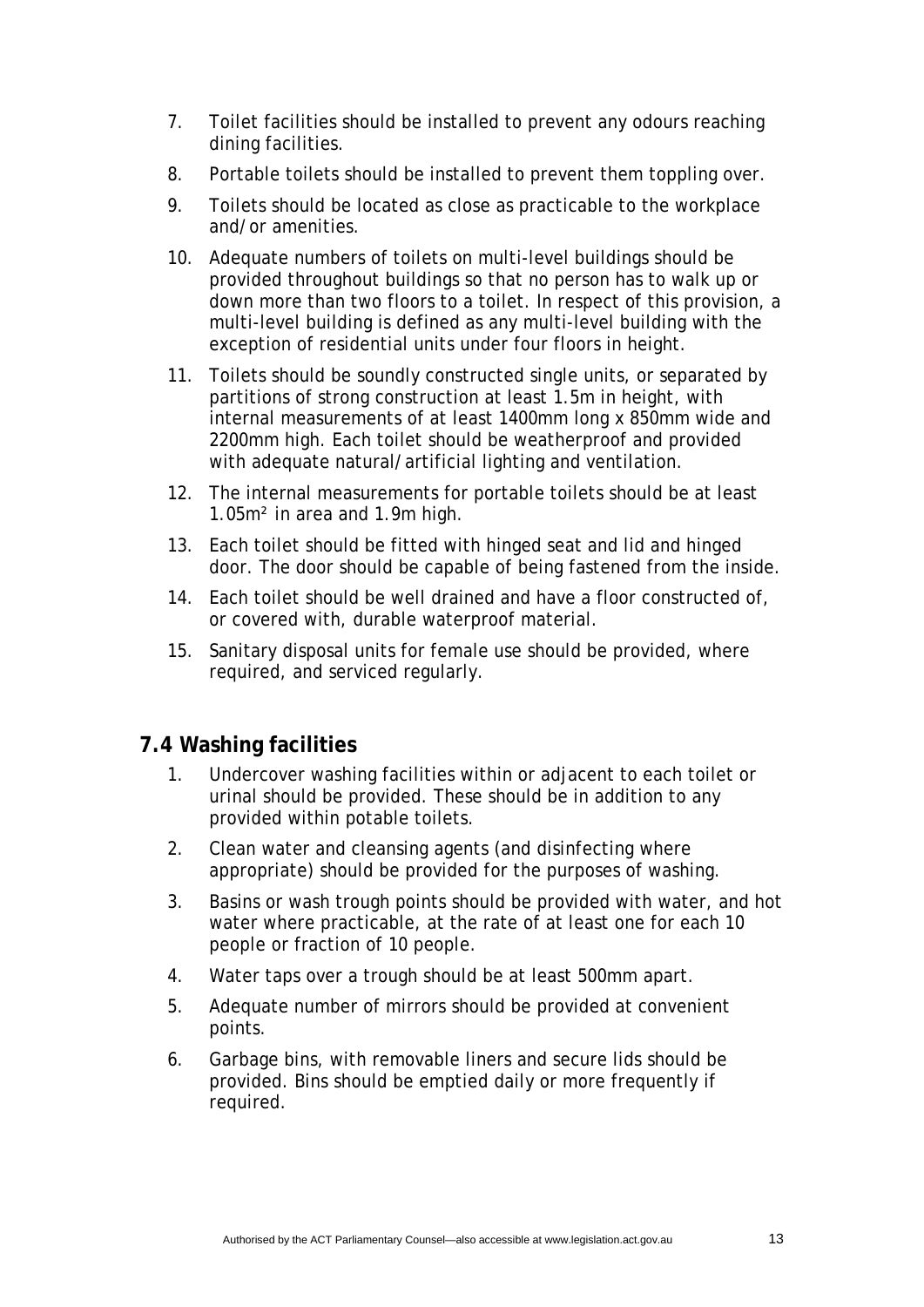#### <span id="page-13-0"></span>**7.5 Showers**

- 1. Shower facilities should be provided when required by the nature of the project or type of work being done.
- 2. When required, a minimum of one shower for each project should be provided and at the rate of at least one for each 25 people or fraction of 25 people. A higher ratio should be provided for work such as demolition, tunnelling or work of a dirty nature.
- 3. Separate shower facilities should be provided with adequate privacy for the exclusive use of male or females, where both males and females are employed.
- 4. Each shower cubicle should have a shower curtain or door, soap holder, and hot and cold water.
- 5. Shower facilities should have non-slip flooring throughout.
- 6. Bench seating at least 400mm wide and 460mm in length for each shower adjacent to each group of showers should be provided.
- 7. At least one hook or peg for hanging clothes should be provided for each shower cubicle and spaced 460mm apart.

#### **7.6 Drinking water**

- 1. An adequate supply of cool, clean drinking water should be available on working site.
- 2. Drinking water points should be provided near all hot and strenuous work stations. Additional points if needed should be provided.
- 3. Where a connection to water supply is not possible, supply may be provided by other means suitable for dispensing drinking water, such as a flask, water bag, or cooled drink dispenser.
- 4. Where there are a number of amenities on site, at least one chilled water dispenser at each group of amenities should be provided.

#### **7.7 Facilities for the safe keeping of tools and personal belongings**

- 1. A space should be provided for workers to bring hand tools inside amenity sheds during breaks/change times.
- 2. Hooks or pegs (not nails) should be provided to enable hand tools to be kept off the floor. These should be in addition to hooks provided for clothes.
- 3. Lockable chests, or other means, should be provided for the safe keeping of workers' personal belongings and tool kits.